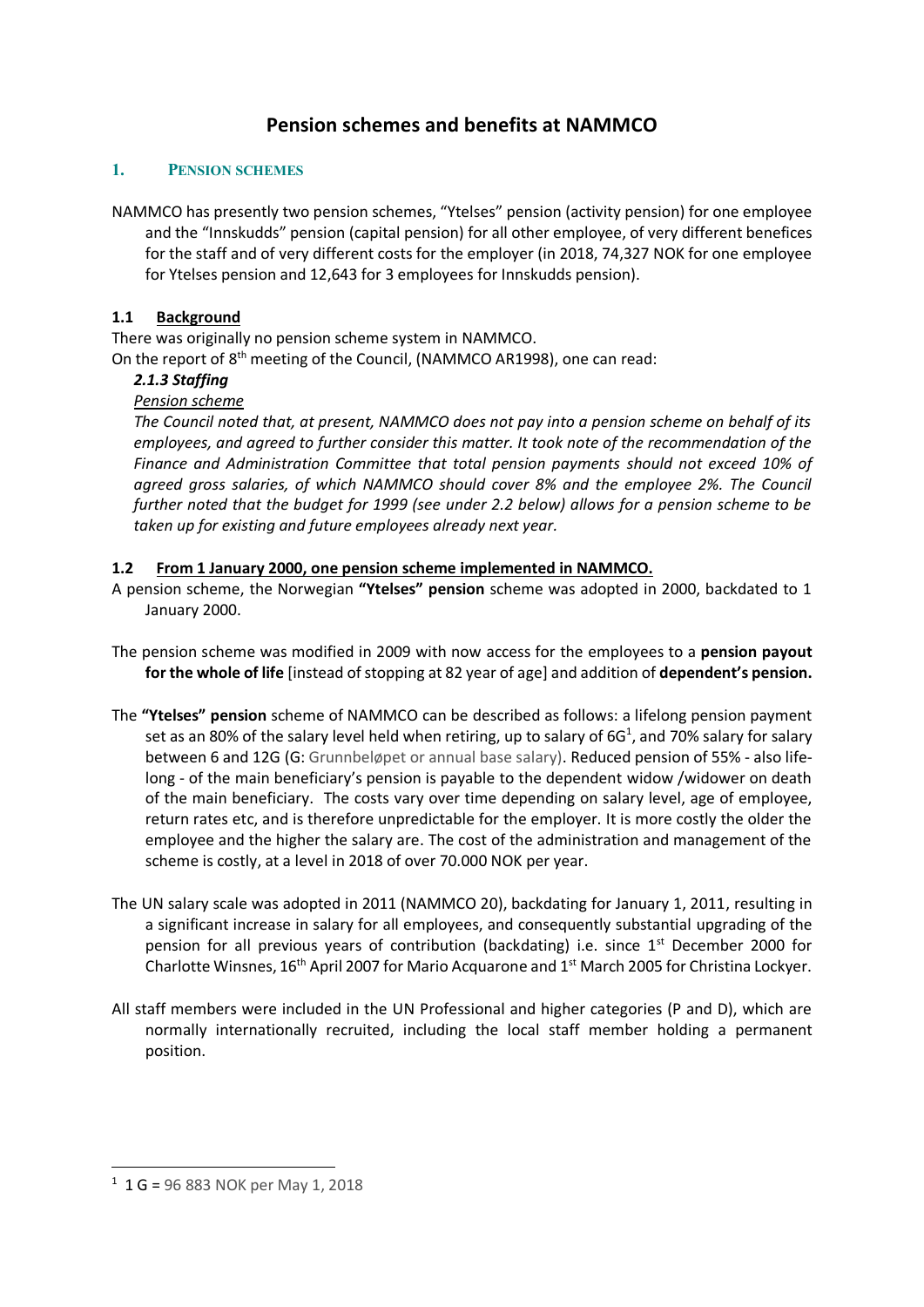#### **1.3 From 1 April 2014, two pension schemes implemented in NAMMCO.**

- In 2014, considering the price of the existing pension scheme, and what it will cost NAMMCO for the the 10 months extension of the General Secretary's employment contract after her 67 birthday, a new pension scheme was introduced **"Innskudds" pension**, but only for part of the employees, for the GS extension, the Scientific Secretary, and future employees. On the recommendation of the Secretariat, it was decided to keep the Deputy Secretary on the older pension scheme, which is much more favorable to the employee, on the argument that she had served the secretariat since 1<sup>st</sup> December 2000, i.e, over 13 year, and was at 13 years of her likely retirement at 67 in June 2027 - and an acknowledgment that system B is substantially inferior from the point of view of the employee.
- **The "Innskudds" pension scheme can be described as follows**: The cost is a percentage of the salary level between 1 -12 G. NAMMCO has chosen the highest percentage of 7% up to 7 G and 18.1 % from 7.1 G to 12 G. For example, with a yearly salary of NOK 750 000, the 7% + 18.1% premium in 2018 is NOK 60,472 [7% of 96,883\*7 + 18.1% of 750,000-(96,883\*7)].

At the time of retirement, the employee "owns" the total of what has been paid into the scheme plus return and this total is divided into an annual payment payable over a fixed number of years. The payment frame is 10 years with the possibility of lifelong depending on the amount of the pension capital at the time of retirement. The employee decides what kind of investment profile they want the pension capital managed by i.e. high risk, medium risk or low risk. This pension scheme is clearly not as good as the "ytelses" unless you start young to build into the pension capital and are fortunate with your investment choices.

However, for the employer the cost is much less and more predictable. Also, the cost of the administration and management of the scheme is much less costly than the other option. In 2018, the total administrative cost was **12,643 NOK** for four persons for the **"Innskudds" pension scheme**, while the administrative cost was **74,327 NOK** for a single person for the **Ytelses pension scheme.**

Interestingly, NAMMCO staff do not contribute to their own pension scheme in the framework of NAMMCO, as it is otherwise usual practice.

#### **2. OTHER BENEFITS IN NAMMCO**

- a) Group Life insurance, including all staff, which cost annually, about 7,000 NOK.
- b) Yearly home trip to country of origin with partner and kids below 18 for international professional staff (only GD now, as FW was already in Tromsø when she was recruited)

Staff is covered by the Norwegian security system, that they pay for themselves.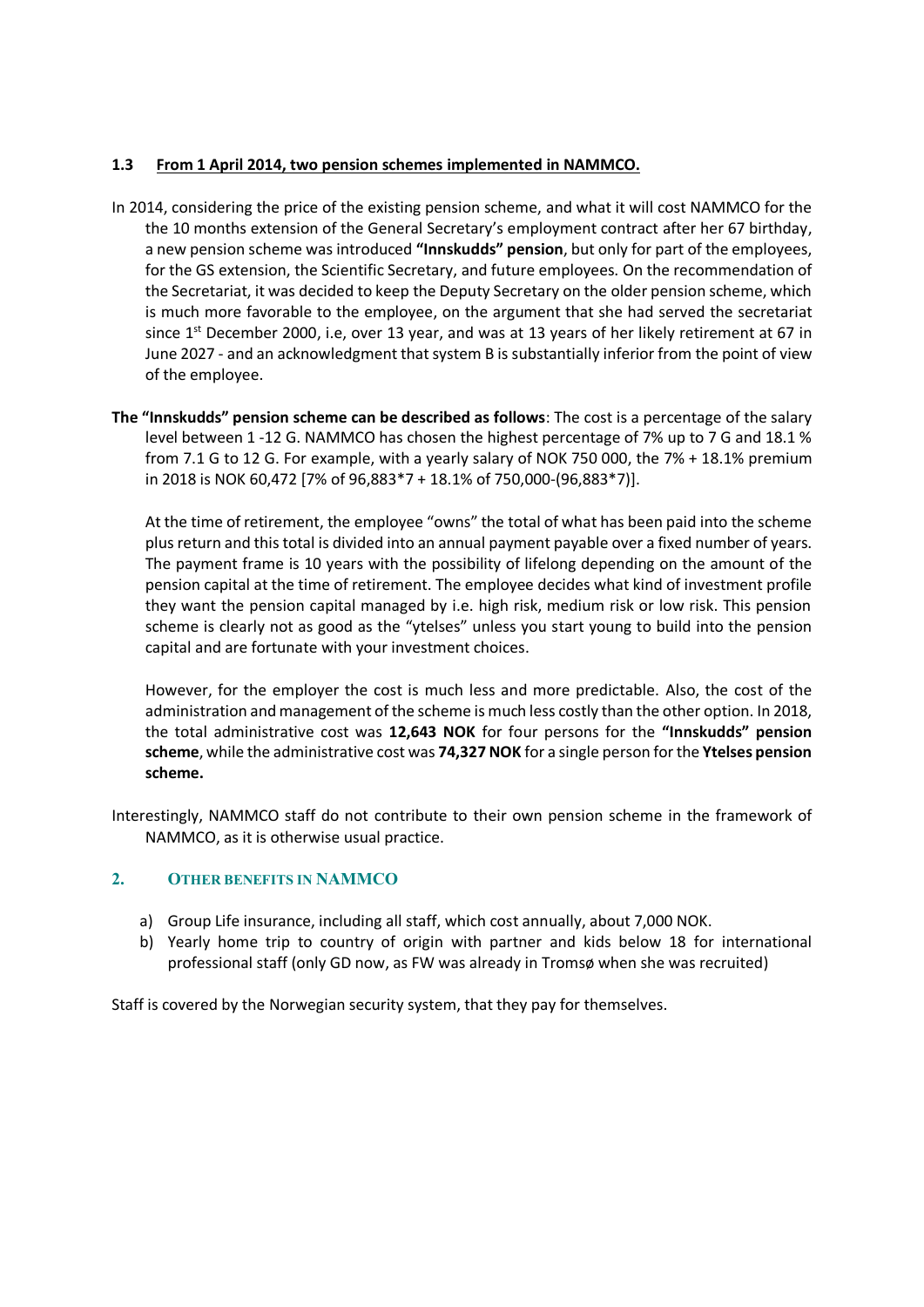| <b>Total cost of pension scheme</b> |                     |              |                                                                                    |              |                          |                          |                          |         |  |  |
|-------------------------------------|---------------------|--------------|------------------------------------------------------------------------------------|--------------|--------------------------|--------------------------|--------------------------|---------|--|--|
|                                     |                     | 2012         | 2013                                                                               | 2014         | 2015                     | 2016                     | 2017                     | 2018    |  |  |
|                                     | administration cost | 20,858       | 30,318                                                                             | 49,716       | 1,227                    |                          |                          |         |  |  |
|                                     | insurance           |              |                                                                                    |              |                          |                          |                          |         |  |  |
| <b>CL</b>                           | premium             | 267,722      | 307,018                                                                            | 184,329      | 24,534                   |                          |                          |         |  |  |
|                                     | <b>Total cost</b>   | 288,580      | 337,336                                                                            | 234,045      | 25,761                   |                          |                          |         |  |  |
| <b>MA</b>                           | adm                 | 20,858       | 4,850                                                                              |              |                          |                          |                          |         |  |  |
|                                     | ins                 | $\sim$       |                                                                                    |              |                          |                          |                          |         |  |  |
|                                     | premium             | 122,422      | 146,035                                                                            |              |                          |                          |                          |         |  |  |
|                                     | <b>Total cost</b>   | 143,280      | 150,885                                                                            |              |                          |                          |                          |         |  |  |
|                                     | adm                 | 20,858       | 30,318                                                                             | 49,716       | 52,945                   | 58,197                   | 66,005                   | 74,327  |  |  |
|                                     | ins                 | $\mathbf{r}$ | $\mathbf{r}$                                                                       | $\mathbf{r}$ | $\mathbf{r}$             | $\overline{a}$           | 14,652                   | 21,486  |  |  |
| <b>CW</b>                           | premium             | 171,601      | 269,426                                                                            | 223,302      | 249,394                  | 249,836                  | 323,485                  | 491,473 |  |  |
|                                     | <b>Total cost</b>   | 192,459      | 299,744                                                                            | 273,018      | 302,339                  | 308,033                  | 404,142                  | 587,286 |  |  |
|                                     | adm                 |              | 21,829                                                                             | 6,397        | 4,907                    | 5,335                    | 6,393                    | 3,161   |  |  |
| JP                                  | ins                 |              |                                                                                    | 4,680        | 6,972                    | 7,100                    | 18,759                   | 8,409   |  |  |
|                                     | premium             |              | 80,935                                                                             | 95,026       | 43,440                   | 43,440                   | 114,063                  | 45,642  |  |  |
|                                     | <b>Total cost</b>   |              | 102,764                                                                            | 106,103      | 55,319                   | 55,875                   | 139,215                  | 57,212  |  |  |
| GD                                  | adm                 |              |                                                                                    |              | 3,680                    | 5,335                    | 6,393                    | 6,322   |  |  |
|                                     | ins                 |              |                                                                                    |              | 8,865                    | 16,195                   | 21,562                   | 22,800  |  |  |
|                                     | premium             |              |                                                                                    |              | 79,731                   | 104,306                  | 123,180                  | 130,320 |  |  |
|                                     | <b>Total cost</b>   |              |                                                                                    |              | 92,276                   | 125,836                  | 151,135                  | 159,442 |  |  |
| <b>FW</b>                           | adm                 |              |                                                                                    |              |                          |                          |                          | 3,161   |  |  |
|                                     | ins                 |              |                                                                                    |              |                          |                          |                          | 2,196   |  |  |
|                                     | premium             |              |                                                                                    |              |                          |                          |                          | 10,794  |  |  |
|                                     | <b>Total cost</b>   |              | $\overline{\phantom{a}}$                                                           |              | $\overline{\phantom{a}}$ | $\overline{\phantom{a}}$ | $\overline{\phantom{a}}$ | 16,151  |  |  |
| SE                                  | adm                 |              |                                                                                    |              |                          |                          |                          |         |  |  |
|                                     | ins                 |              |                                                                                    |              |                          |                          |                          | 1,500   |  |  |
|                                     | premium             |              |                                                                                    |              |                          |                          |                          | 6,000   |  |  |
|                                     | <b>Total cost</b>   |              |                                                                                    |              |                          |                          |                          | 7,500   |  |  |
| <b>TOTAL</b>                        |                     | 624,320      | 890,728                                                                            | 613,166      | 475,695                  | 489,744                  | 694,492                  | 827,590 |  |  |
|                                     |                     |              |                                                                                    |              |                          |                          |                          |         |  |  |
|                                     |                     |              | Implementation of the 2 shemes system, with CL and JP moved to the Inskudds scheme |              |                          |                          |                          |         |  |  |
|                                     |                     |              | Part year employement                                                              |              |                          |                          |                          |         |  |  |
|                                     |                     |              | Strange, as MA terminated his contract on 31 December 2012 (needs checking)        |              |                          |                          |                          |         |  |  |